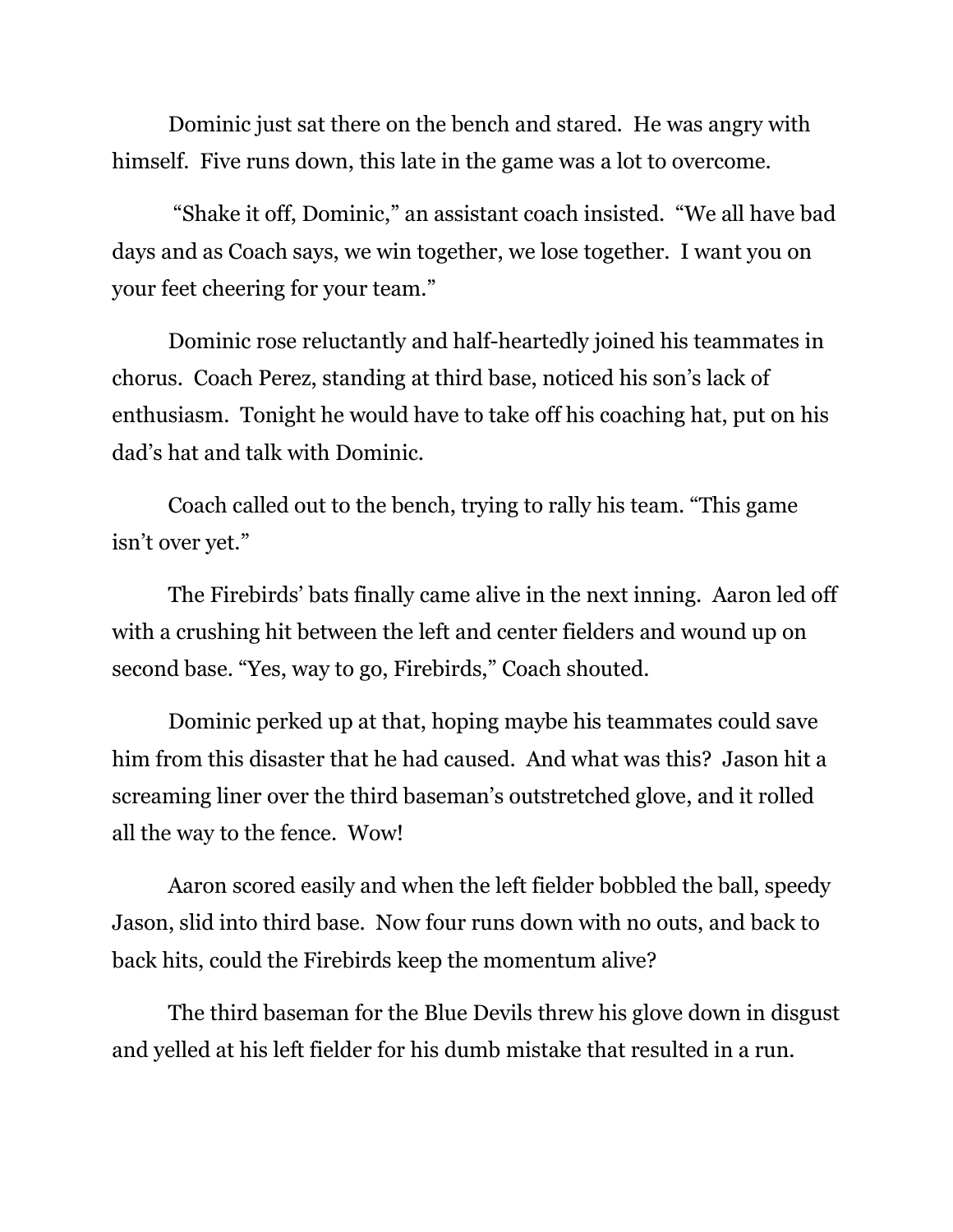"How could you miss that ball," he yelled? "Are you trying to lose the game for us?"

Everyone knew that Jordan, son of The Blue Devils Coach, was their best player, but he was a hot head. He continued to mutter about the error and kicked at the dirt. Neither Jordan's dad nor any of the other coaches said anything. Dominic thought, wow, our coaches wouldn't let that kind of hurtful talk happen.

The Firebirds were now on fire! The pitcher walked the next two players and then Brian scored all of them with an opposite field double. Suddenly, they were only one run back. The Blue Devils' coach made a pitching change, hoping to stop this rally.

But it wasn't to happen that way. Two outs did occur quickly with Brian advancing to third base on one of those outs. The next batter singled Brian home to tie the game! The base runner stole second and third bases and then scored on a wild squeeze bunt that the Blue Devils never figured would happen with two outs. The Firebirds were winning by one run! Dominic hoped that he was "off the hook" and his teammates would forget about his lousy pitching.

The Blue Devils were at bat for the final inning. Andrew seemed to be throwing harder and faster than ever. He looked awesome today. Jordan came up to bat after the first batter struck out and the next one reached second base on an error. Jordan was a great hitter, so it was wise if Andrew didn't give him anything good to swing at.

Andrew threw a ball, and then a low called strike, and next came a foul ball. The count was one and two with only one out. Jordan pounded